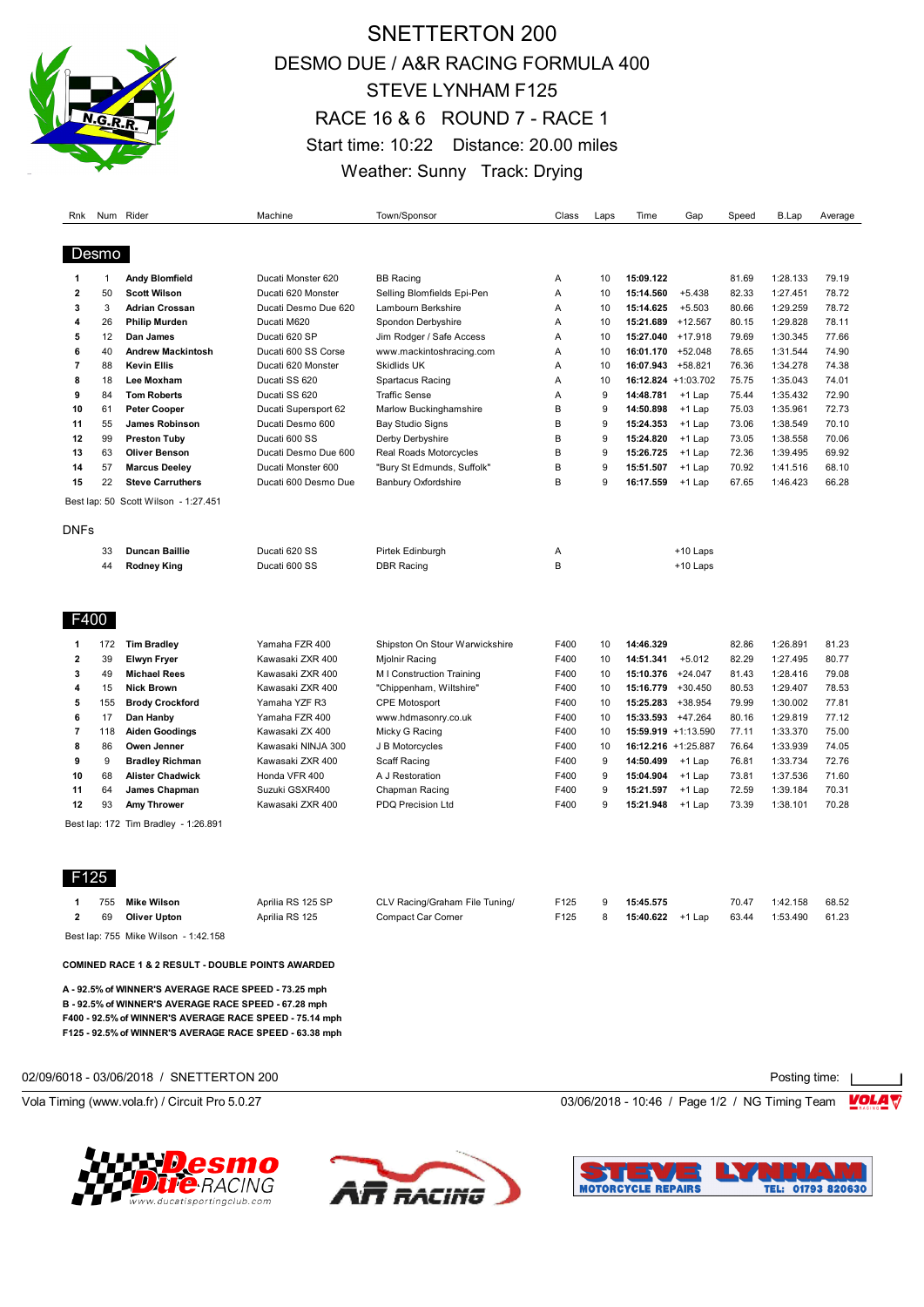SNETTERTON 200 DESMO DUE / A&R RACING FORMULA 400 STEVE LYNHAM F125 RACE 16 & 6 ROUND 7 - RACE 1 Start time: 10:22 Distance: 20.00 miles Weather: Sunny Track: Drying

> **No 50 Scott Wilson - ESTABLISHED CLUB A LAP RECORD No 61 Peter Cooper - ESTABLISHED CLUB B LAP RECORD No 172 Tim Bradley - ESTABLISHED CLUB F400 LAP RECORD No 755 Mike Wilson - ESTABLISHED CLUB F125 LAP RECORD**

**No 755 Mike Wilson - WEAK TRANSPONDER SIGNAL**

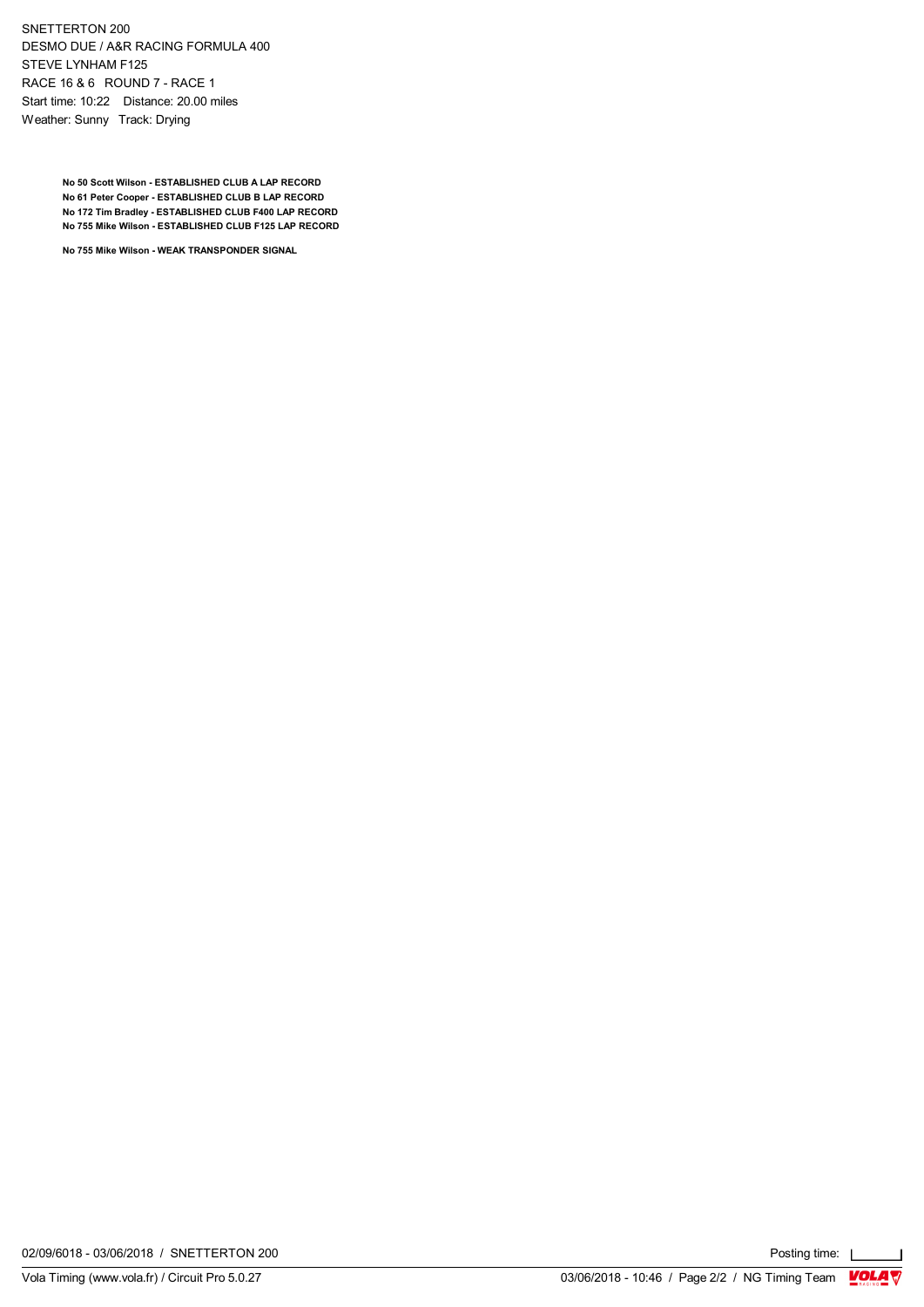

Adrian Crossan

**START** 

 **1:31.297** 1:31.785 **1:31.073 1:29.259** 1:29.325 1:30.025 1:29.532 1:30.146 1:30.168

Aiden Goodings

**START** 

 **1:35.011 1:33.928** 1:36.289 1:35.015 1:34.115 **1:33.579** 1:34.768 1:35.565 **1:33.370**

Alister Chadwick

**START** 

 **1:41.154 1:39.831 1:39.078 1:37.640** 1:38.974 1:39.032 1:38.012 **1:37.536**

 $\overline{1}$ 

# SNETTERTON 200 DESMO DUE / A&R RACING FORMULA 400 STEVE LYNHAM F125 RACE 16 & 6 ROUND 7 - RACE 1 LAP TIMES

| Lap            | Time                                 | Lap            | Time                                         |
|----------------|--------------------------------------|----------------|----------------------------------------------|
|                | Amy Thrower                          |                | <b>Bradley Richman</b>                       |
|                | <b>START</b>                         |                | <b>START</b>                                 |
| 1              |                                      | 1              |                                              |
| $\overline{2}$ | 1:41.398                             | 2              | 1:37.044                                     |
| 3              | 1:42.654                             | 3              | 1:35.919                                     |
| 4              | 1:39.055                             | $\overline{4}$ | 1:36.342                                     |
| 5              | 1:41.455                             | 5              | 1:34.350                                     |
| 6              | 1:41.594                             | 6              | 1:34.137                                     |
| $\overline{7}$ | 1:40.162                             | $\overline{7}$ | 1:35.221                                     |
|                |                                      | 8              | 1:33.734                                     |
| 8              | 1:41.790                             |                |                                              |
| 9              | 1:38.101<br><b>Andrew Mackintosh</b> | 9              | 1:34.173<br><b>Brody Crockford</b>           |
|                | <b>START</b>                         |                |                                              |
| 1              |                                      | 1              | <b>START</b>                                 |
| $\overline{2}$ | 1:38.248                             | 2              | 1:32.869                                     |
| 3              | 1:35.998                             | 3              |                                              |
| 4              | 1:37.758                             | $\overline{4}$ |                                              |
| 5              | 1:33.587                             | 5              |                                              |
| 6              | 1:33.278                             | 6              | 1:31.984<br>1:31.262<br>1:30.936<br>1:30.878 |
| $\overline{7}$ | 1:32.180                             | $\overline{7}$ | 1:31.810                                     |
| 8              | 1:31.544                             | 8              | 1:31.155                                     |
| 9              | 1:31.816                             | 9              | 1:30.002                                     |

|                | <b>START</b> |
|----------------|--------------|
| 1              |              |
| $\overline{2}$ | 1:32.099     |
| 3              | 1:32.503     |
| 4              | 1:30.517     |
| 5              | 1:28.746     |
| 6              | 1:28.612     |
| 7              | 1:29.373     |
| 8              | 1:28.133     |
| 9              | 1:30.007     |
| 10             | 1:28.404     |
|                |              |

#### 02/09/6018 - 03/06/2018 / SNETTERTON 200 03/06/2018 - 10:38 / Page 1/3

Vola Timing (www.vola.fr) / Circuit Pro 5.0.27 NG Timing Team Note that the set of the set of the set of the set of the set of the set of the set of the set of the set of the set of the set of the set of the set of the set





Andy Blomfield



Dan Hanby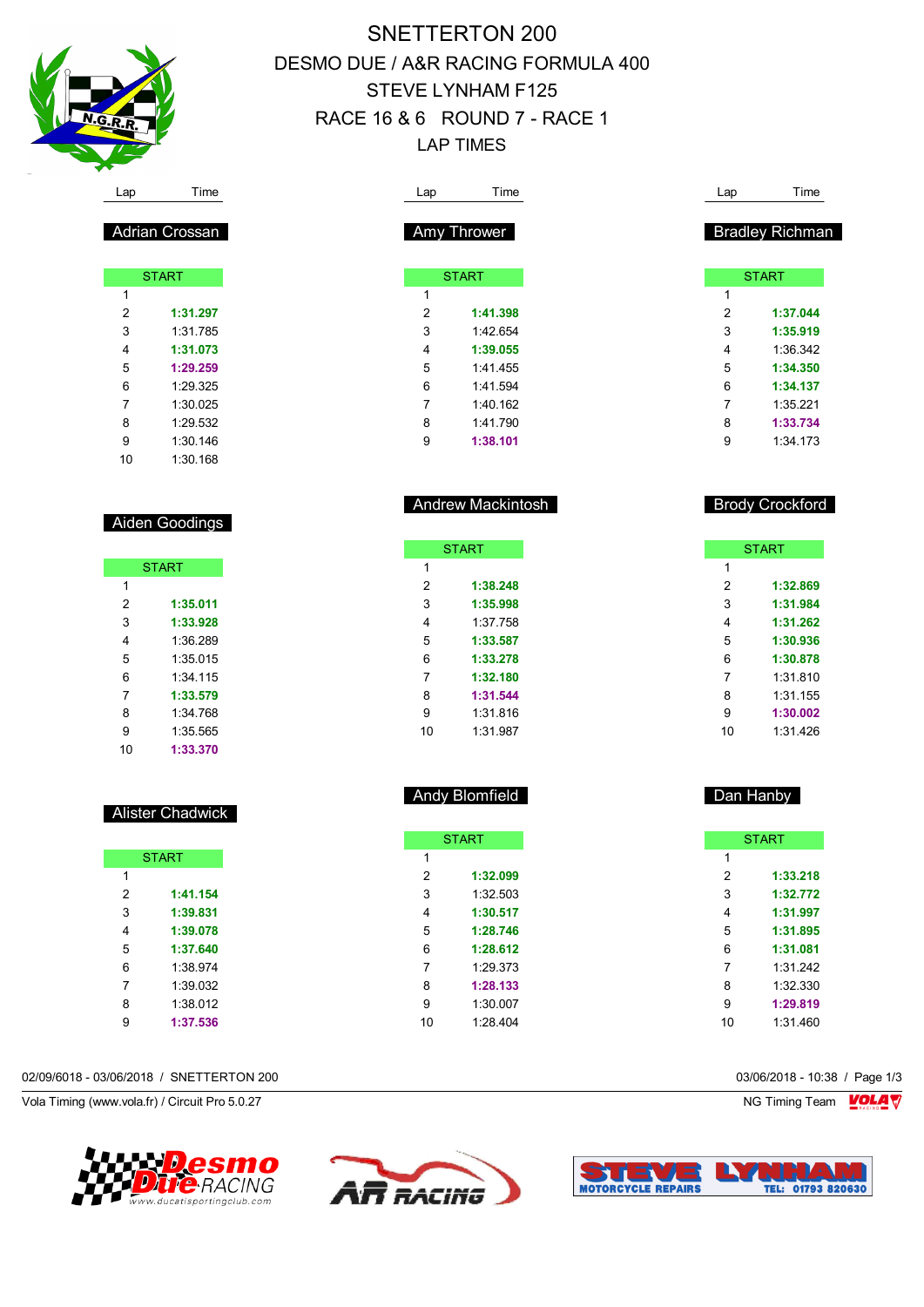SNETTERTON 200 DESMO DUE / A&R RACING FORMULA 400 STEVE LYNHAM F125 RACE 16 & 6 ROUND 7 - RACE 1 LAP TIMES

| Lap       | Time         |  |  |  |  |
|-----------|--------------|--|--|--|--|
| Dan James |              |  |  |  |  |
|           | <b>START</b> |  |  |  |  |
| 1         |              |  |  |  |  |
| 2         | 1:32.546     |  |  |  |  |
| 3         | 1:31.639     |  |  |  |  |
| 4         | 1:32.045     |  |  |  |  |
| 5         | 1:30.884     |  |  |  |  |
| 6         | 1:31.090     |  |  |  |  |
| 7         | 1:30.345     |  |  |  |  |
| 8         | 1:31.131     |  |  |  |  |
| 9         | 1:32.828     |  |  |  |  |
| 10        | 1:33.363     |  |  |  |  |

| Duncan Baillie |
|----------------|
|----------------|

| <b>START</b> |  |
|--------------|--|
|              |  |

## Elwyn Fryer

|    | <b>START</b> |
|----|--------------|
| 1  |              |
| 2  | 1:28.152     |
| 3  | 1:29.134     |
| 4  | 1.29 313     |
| 5  | 1.28.942     |
| 6  | 1.28.949     |
| 7  | 1:27.495     |
| 8  | 1.28 743     |
| 9  | 1.28 754     |
| 10 | 1:28.272     |

## James Chapman

|   | <b>START</b>   |
|---|----------------|
| 1 |                |
| 2 | 1:41.969       |
| 3 | 1:41.596       |
| 4 | 1:40.828       |
| 5 | 1:40.626       |
| 6 | 1:40.451       |
| 7 | 1:40.077       |
| 8 | 1:39.184       |
| 9 | 1:39 492       |
|   |                |
|   | James Robinson |
|   |                |

| <b>START</b> |  |
|--------------|--|
|              |  |

02/09/6018 - 03/06/2018 / SNETTERTON 200

| Lap | Time     |
|-----|----------|
|     |          |
| 1   |          |
| 2   | 1:43.081 |
| 3   | 1:43:440 |
| 4   | 1.43.324 |
| 5   | 1:41.386 |
| 6   | 1:39.036 |
| 7   | 1:40 153 |
| 8   | 1.42028  |
| g   | 1:38.549 |
|     |          |

| Kevin Ellis |  |
|-------------|--|
|             |  |

|    | <b>START</b> |
|----|--------------|
| 1  |              |
| 2  | 1:39.985     |
| 3  | 1:36.184     |
| 4  | 1:35.596     |
| 5  | 1:34.595     |
| 6  | 1:35.126     |
| 7  | 1:34.503     |
| 8  | 1:34.421     |
| 9  | 1:34.278     |
| 10 | 1:35 236     |
|    |              |

| Lee Moxham |
|------------|
|            |

|    | <b>START</b> |
|----|--------------|
| 1  |              |
| 2  | 1:37.202     |
| 3  | 1:36.492     |
| 4  | 1:38.206     |
| 5  | 1:36.186     |
| 6  | 1:36 810     |
| 7  | 1:35.043     |
| 8  | 1:35 457     |
| 9  | 1:36.377     |
| 10 | 1:35.252     |

## **Marcus Deeley**

|   | <b>START</b> |
|---|--------------|
| 1 |              |
| 2 | 1:46.713     |
| 3 | 1:45.630     |
| 4 | 1:43.988     |
| 5 | 1:43.364     |
| 6 | 1:44 278     |
| 7 | 1:43.303     |
| 8 | 1:41.516     |
| 9 | 1:41.584     |
|   |              |

| Lap | Time                |
|-----|---------------------|
|     | <b>Michael Rees</b> |
|     | <b>START</b>        |
| 1   |                     |
| 2   | 1:30.228            |
| 3   | 1:30.867            |
| 4   | 1:30.674            |
| 5   | 1:30.874            |
| 6   | 1:31 138            |
| 7   | 1:31.048            |
| 8   | 1:28.416            |
| 9   | 1:30.157            |
| 10  | 1:29.960            |
|     |                     |

### Mike Wilson

| <b>START</b> |          |  |
|--------------|----------|--|
| 1            |          |  |
| 2            | 1:43.369 |  |
| 3            | 1:42.158 |  |
| 4            | 1 43 241 |  |
| 5            | 1:44 535 |  |
| 6            | 1:43.174 |  |
| 7            | 1:43.313 |  |
| 8            | 1.43234  |  |
| g            | 1.42997  |  |

#### Nick Brown

| <b>START</b> |          |  |
|--------------|----------|--|
| 1            |          |  |
| 2            | 1:32.055 |  |
| 3            | 1:33 149 |  |
| 4            | 1:31.540 |  |
| 5            | 1:29.942 |  |
| 6            | 1:30.036 |  |
| 7            | 1:30.336 |  |
| 8            | 1:30.593 |  |
| 9            | 1:29.407 |  |
| 10           | 1:29.826 |  |

| Oliver Benson |              |  |
|---------------|--------------|--|
|               |              |  |
|               | <b>START</b> |  |
| 1             |              |  |
| 2             | 1:43.480     |  |
| 3             | 1:41.386     |  |
| 4             | 1:41.722     |  |
| 5             | 1:41 605     |  |
| 6             | 1:39.495     |  |
| 7             | 1:39 624     |  |

03/06/2018 - 10:38 / Page 2/3<br>NG Timing Team  $\frac{\text{VOLA}}{\text{V}}$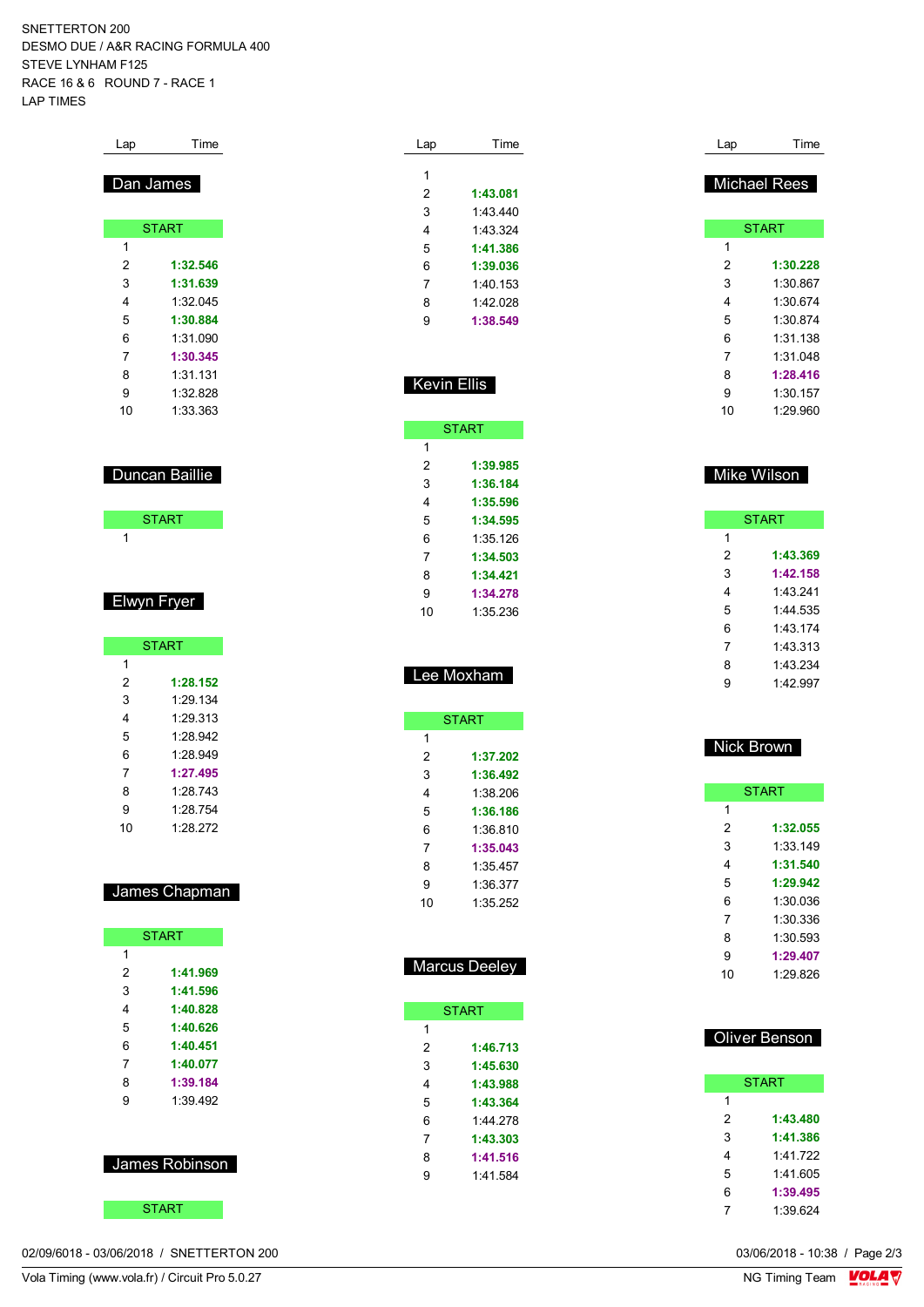SNETTERTON 200 DESMO DUE / A&R RACING FORMULA 400 STEVE LYNHAM F125 RACE 16 & 6 ROUND 7 - RACE 1 LAP TIMES

Lap Time

| 8<br>9         | 1:41.251<br>1:40.264 |
|----------------|----------------------|
|                | Oliver Upton         |
|                | <b>START</b>         |
| 1              |                      |
| 2              | 1:58.413             |
| 3              | 1:56.187             |
| 4              | 1:54.481             |
| 5              | 1:56.581             |
| 6              | 1:54.417             |
| $\overline{7}$ | 1:56.277             |
| 8              | 1:53.490             |
|                |                      |
|                |                      |

### Owen Jenner

| <b>START</b> |          |
|--------------|----------|
| 1            |          |
| 2            | 1:39.078 |
| 3            | 1:36.865 |
| 4            | 1:36.539 |
| 5            | 1:36.176 |
| 6            | 1:36 839 |
| 7            | 1:34.533 |
| 8            | 1:34.889 |
| 9            | 1:35 340 |
| 10           | 1:33.939 |

#### Peter Cooper

| <b>START</b> |          |
|--------------|----------|
| 1            |          |
| 2            | 1:40.010 |
| 3            | 1:40 050 |
| 4            | 1:37.953 |
| 5            | 1:35.961 |
| 6            | 1:36.377 |
| 7            | 1:37 082 |
| 8            | 1:37.960 |
| 9            | 1:36.317 |

#### Philip Murden

|   | <b>START</b> |
|---|--------------|
| 1 |              |
| 2 | 1:32.052     |
| 3 | 1:31.462     |
| 4 | 1:31.921     |
| 5 | 1:30.470     |

| Lap | Time     |
|-----|----------|
| 6   |          |
|     | 1:30.417 |
| 7   | 1:29.939 |
| 8   | 1:30.091 |
| Й   | 1:29.828 |
| 10  | 1:32.986 |

|   | <b>Preston Tuby</b> |
|---|---------------------|
|   | <b>START</b>        |
| 1 |                     |
| 2 | 1:44.360            |
| 3 | 1:41.353            |
| 4 | 1:40.599            |
| 5 | 1:40 637            |
| 6 | 1:40.597            |
| 7 | 1:39.513            |
| 8 | 1:41.836            |
| g | 1:38.558            |

| 10          |
|-------------|
| Ton         |
|             |
| 1           |
|             |
|             |
|             |
|             |
| 2 3 4 5 6 7 |
|             |
|             |

# Scott Wilson

Rodney King

**START** 

|    | <b>START</b> |
|----|--------------|
| 1  |              |
| 2  | 1:33.436     |
| 3  | 1:31.320     |
| 4  | 1:30.453     |
| 5  | 1:30.248     |
| 6  | 1:29.607     |
| 7  | 1:30.569     |
| 8  | 1:27.451     |
| 9  | 1:29.680     |
| 10 | 1:33.559     |

### Steve Carruthers

| 1 |
|---|
| 2 |
| 3 |
| 4 |
| 5 |
| 6 |
| 7 |
| 8 |
| q |
|   |

|    | <b>START</b> |
|----|--------------|
| 1  |              |
| 2  | 1:27.085     |
| 3  | 1:28.901     |
| 4  | 1:28.841     |
| 5  | 1:26.891     |
| 6  | 1.27 457     |
| 7  | 1:28.368     |
| 8  | 1:27.387     |
| 9  | 1.27 485     |
| 10 | 1.28 651     |
|    |              |
|    |              |
|    |              |
|    | om Roberts   |

Lap Time

Tim Bradley

**START 1:41.519 1:38.899 1:38.193** 1:38.787 **1:36.208 1:35.432** 1:36.159 1:35.794

02/09/6018 - 03/06/2018 / SNETTERTON 200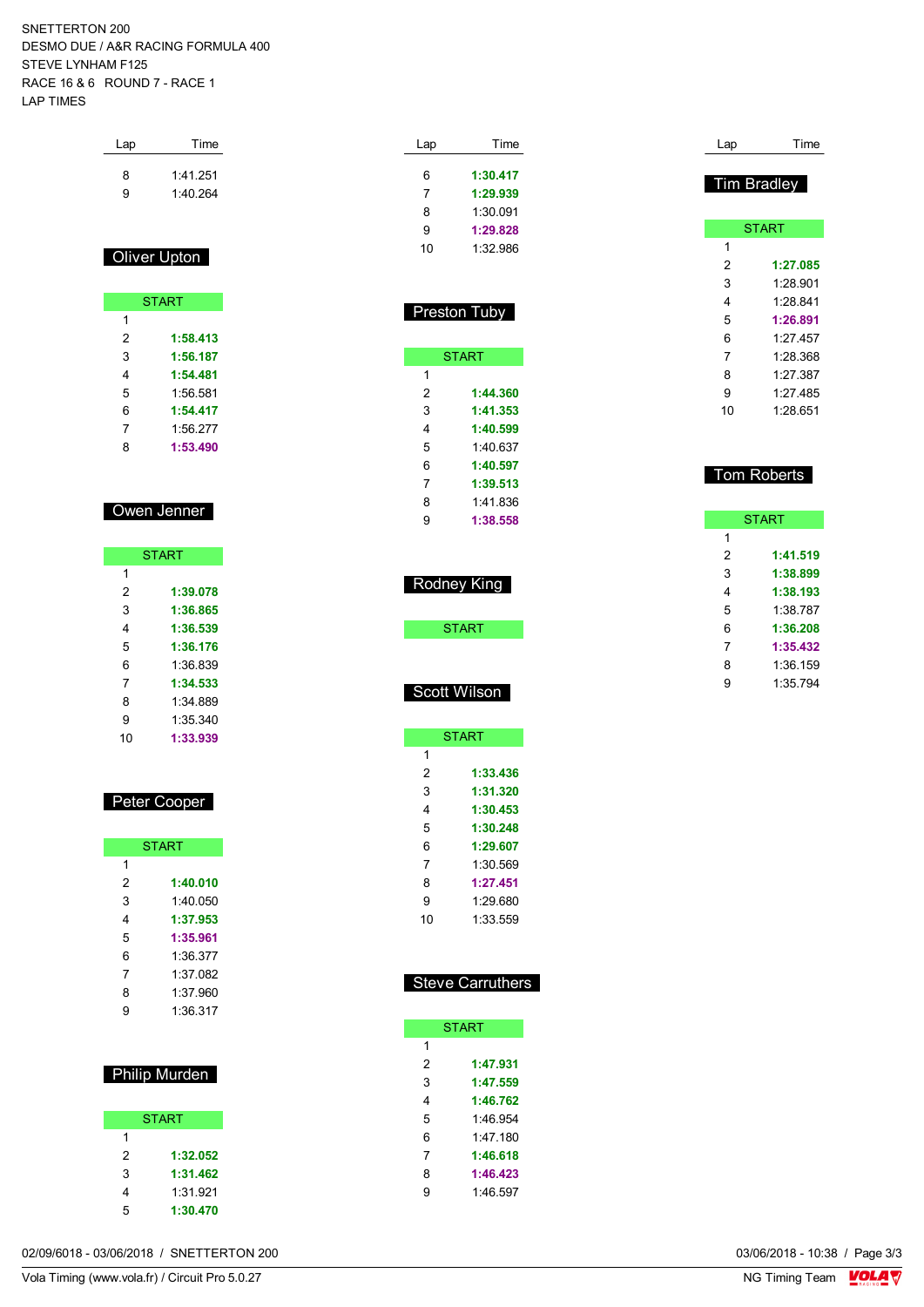

SNETTERTON 200 DESMO DUE / A&R RACING FORMULA 400 STEVE LYNHAM F125 RACE 16 & 6 ROUND 7 - RACE 1 LAP CHART

|                  |     | 2.  | 3. | 4. | 5. | 6  |    | -8. | 9.  | 10. | 11. | 12. | 13. | 14. | 15. | 16. | 17. | 18. | 19. | 20. | 21. | 22. | 23. | 24. | 25. | 26. | 27. | 28. | 29. | 30. |
|------------------|-----|-----|----|----|----|----|----|-----|-----|-----|-----|-----|-----|-----|-----|-----|-----|-----|-----|-----|-----|-----|-----|-----|-----|-----|-----|-----|-----|-----|
| Start            |     |     |    |    |    |    |    |     |     |     |     |     |     |     |     |     |     |     |     |     |     |     |     |     |     |     |     |     |     |     |
| Lap 1            | 39  | 172 | 49 | 33 | 50 | 15 |    | 12  | 3   | 26  | 155 | 18  | 17  | 84  | 86  | 88  | 118 | 61  | 55  | 68  | 40  | 93  | 99  | 64  | 63  | 755 | 57  | 22  | 9   | 69  |
| Lap <sub>2</sub> | 39  | 172 | 49 | 50 | 15 |    | 3  | 12  | 26  | 155 | 17  | 18  | 118 | 86  | 88  | 61  | 84  | 40  | 68  | 55  | 93  | 64  | 63  | 99  | 755 | 9   | 57  | 22  | 69  |     |
| Lap <sub>3</sub> | 39  | 172 | 49 | 50 | 3  | 15 |    | 12  | 26  | 155 | 17  | 118 | 18  | 86  | 88  | 84  | 40  | 61  | 68  | 93  | 55  | 64  | ٥   | 63  | 99  | 755 | 57  | 22  | 69  |     |
| Lap 4            | 172 | 39  | 49 | 50 |    | 3  | 15 | 12  | 26  | 155 | 17  | 118 | 18  | 88  | 86  | 84  | 40  | 61  | 68  | 93  | 9   | 64  | 55  | 99  | 63  | 755 | 57  | 22  | 69  |     |
| Lap 5            | 172 | 39  | 49 | 50 |    |    | 15 | 12  | 26  | 155 | 17  | 118 | 18  | 88  | 86  | 40  | 61  | 84  | 68  | 9   | 93  | 64  | 99  | 55  | 63  | 755 | 57  | 22  | 69  |     |
| Lap6             | 172 | 39  | 49 |    | 50 | 3  | 15 | 26  | 12  | 155 | 17  | 118 | 88  | 18  | 86  | 40  | 61  | 84  | 9   | 68  | 93  | 64  | 55  | 99  | 63  | 755 | 57  | 22  | 69  |     |
| Lap <sub>7</sub> | 172 | 39  | 49 |    | 50 | з  | 15 | 26  | 12  | 155 | 17  | 118 | 88  | 18  | 40  | 86  | 61  | 84  | 9   | 68  | 93  | 64  | 55  | 99  | 63  | 755 | 57  | 22  | 69  |     |
| Lap 8            | 172 | 39  | 49 |    | 50 | 3  | 15 | 26  | 12  | 155 | 17  | 118 | 40  | 88  | 18  | 86  | 84  | 61  | -9  | 68  | 64  | 93  | 55  | 99  | 63  | 755 | 57  | 22  | 69  |     |
| Lap <sub>9</sub> | 172 | 39  | 49 |    | 50 | 3  | 15 | 26  | 12  | 155 | 17  | 118 | 40  | 88  | 18  | 86  | 84  | 9   | 61  | 68  | 64  | 93  | 55  | 99  | 63  | 755 | 57  | 22  |     |     |
| Lap 10           | 172 | 39  |    | 49 | 50 | 3  | 15 | 26  | 155 | 12  | 17  | 118 | 40  | 88  | 86  | 18  |     |     |     |     |     |     |     |     |     |     |     |     |     |     |

02/09/6018 - 03/06/2018 / SNETTERTON 200 03/06/2018 - 10:39 / Page 1/1

Vola Timing (www.vola.fr) / Circuit Pro 5.0.27 NG Timing Team Muslem of the Superior Studies of the Superior Studies of the Superior Studies of the Superior Studies of the Superior Studies of the Superior Studies of the Su





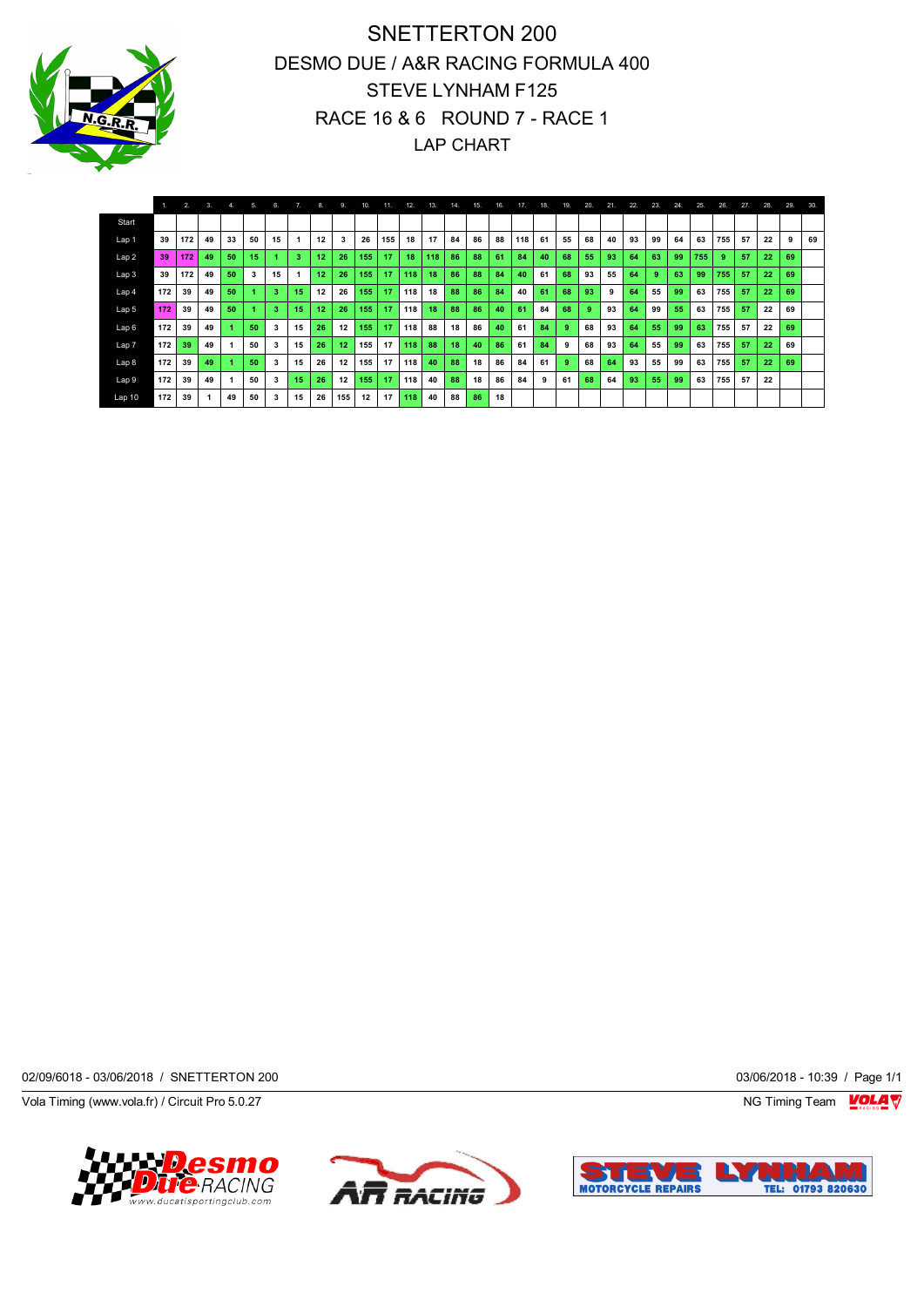

# SNETTERTON 200 DESMO DUE / A&R RACING FORMULA 400 STEVE LYNHAM F125 RACE 16 ROUND 8 - RACE 3 STARTING GRID

6 Laps = 12.000 Km



02/09/6018 - 03/06/2018 / SNETTERTON 200 03/06/2018 - 10:47 / Page 1/1

Vola Timing (www.vola.fr) / Circuit Pro 5.0.27 NG Timing Team Notice that the Subset of the Subset of the Subset of the Subset of the Subset of the Subset of the Subset of the Subset of the Subset of the Subset of the Subs





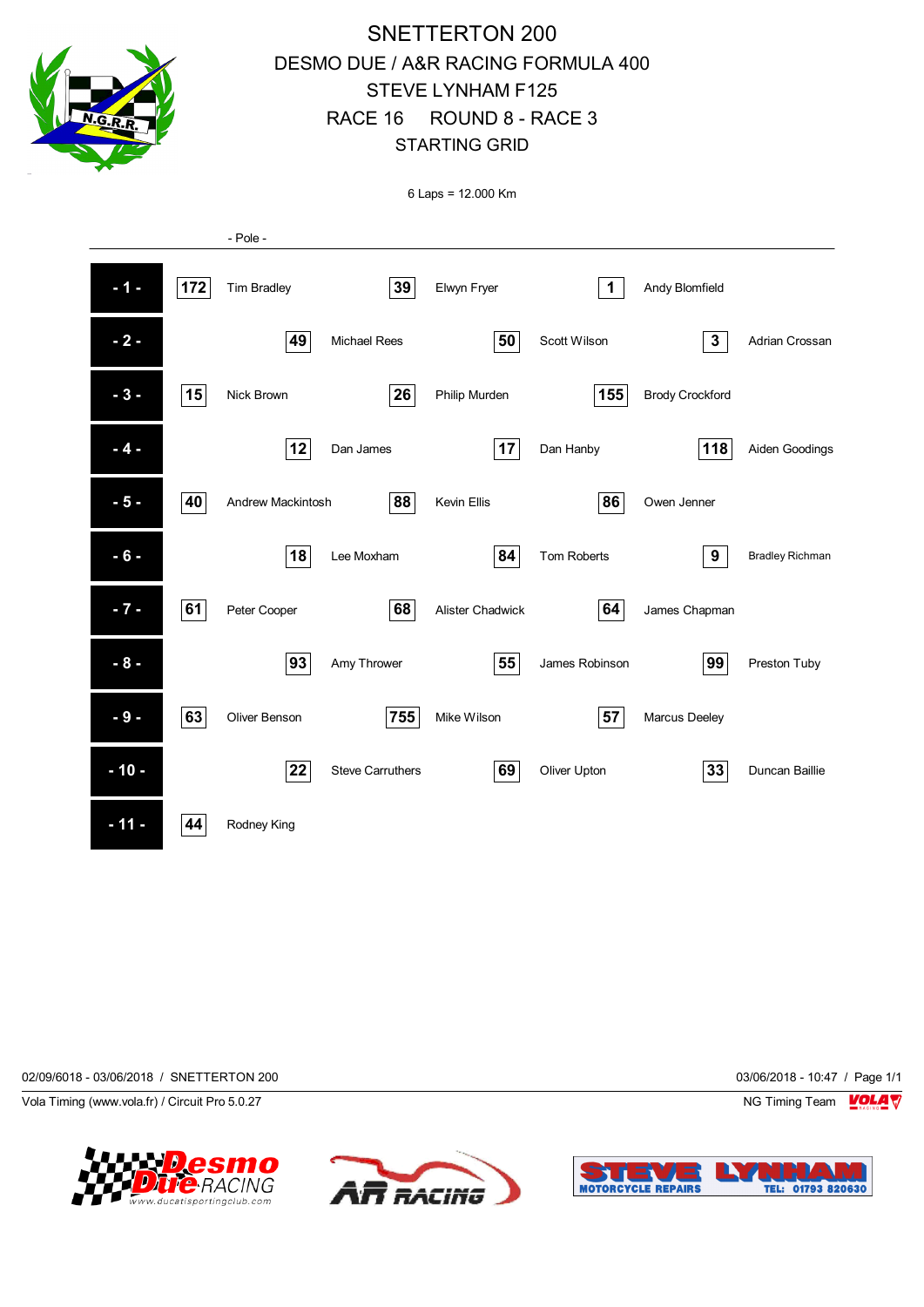

# SNETTERTON 200 DESMO DUE / A&R RACING FORMULA 400 STEVE LYNHAM F125 RACE 16 ROUND 8 - RACE 3 Start time: 15:34 Distance: 14.00 miles Weather: Sunny Track: Dry

| Rnk            |              | Num Rider                             | Machine              | Town/Sponsor                   | Class | Laps           | Time                   | Gap       | Speed | B.Lap    | Average |
|----------------|--------------|---------------------------------------|----------------------|--------------------------------|-------|----------------|------------------------|-----------|-------|----------|---------|
|                |              |                                       |                      |                                |       |                |                        |           |       |          |         |
| Desmo          |              |                                       |                      |                                |       |                |                        |           |       |          |         |
| 1              | 26           | <b>Philip Murden</b>                  | Ducati M620          | Spondon Derbyshire             | A     | $\overline{7}$ | 10:23.619              |           | 82.57 | 1:27.195 | 80.81   |
| $\overline{2}$ | $\mathbf{1}$ | Andy Blomfield                        | Ducati Monster 620   | <b>BB Racing</b>               | A     | $\overline{7}$ | 10:28.507              | $+4.888$  | 82.13 | 1:27.662 | 80.19   |
| 3              | 33           | <b>Duncan Baillie</b>                 | Ducati 620 SS        | Pirtek Edinburgh               | A     | $\overline{7}$ | 10:34.415 +10.796      |           | 81.44 | 1:28.399 | 79.44   |
| 4              | 3            | <b>Adrian Crossan</b>                 | Ducati Desmo Due 620 | Lambourn Berkshire             | A     | $\overline{7}$ | 10:35.229              | $+11.610$ | 81.20 | 1:28.666 | 79.34   |
| 5              | 12           | Dan James                             | Ducati 620 SP        | Jim Rodger / Safe Access       | A     | $\overline{7}$ | 10:44.093              | $+20.474$ | 79.77 | 1:30.259 | 78.24   |
| 6              | 40           | <b>Andrew Mackintosh</b>              | Ducati 600 SS Corse  | www.mackintoshracing.com       | A     | $\overline{7}$ | 10:45.724              | $+22.105$ | 81.95 | 1:27.851 | 78.05   |
| 7              | 88           | <b>Kevin Ellis</b>                    | Ducati 620 Monster   | Skidlids UK                    | A     | $\overline{7}$ | 10:52.938              | $+29.319$ | 78.44 | 1:31.787 | 77.18   |
| 8              | 18           | Lee Moxham                            | Ducati SS 620        | Spartacus Racing               | A     | $\overline{7}$ | $11:01.163$ +37.544    |           | 78.25 | 1:32.005 | 76.22   |
| 9              | 61           | Peter Cooper                          | Ducati Supersport 62 | Marlow Buckinghamshire         | B     | $\overline{7}$ | $11:30.601 + 1:06.982$ |           | 74.22 | 1:37.002 | 72.97   |
| 10             | 63           | Oliver Benson                         | Ducati Desmo Due 600 | Real Roads Motorcycles         | B     | $\overline{7}$ | 11:37.827 +1:14.208    |           | 75.35 | 1:35.548 | 72.22   |
| 11             | 99           | <b>Preston Tuby</b>                   | Ducati 600 SS        | Derby Derbyshire               | B     | 6              | 10:10.254              | $+1$ Lap  | 74.18 | 1:37.052 | 70.79   |
| 12             | 57           | <b>Marcus Deeley</b>                  | Ducati Monster 600   | "Bury St Edmunds, Suffolk"     | B     | 6              | 10:19.104              | $+1$ Lap  | 72.41 | 1:39.429 | 69.77   |
| 13             | 22           | <b>Steve Carruthers</b>               | Ducati 600 Desmo Due | <b>Banbury Oxfordshire</b>     | B     | 6              | 10:49.214              | +1 Lap    | 68.86 | 1:44.555 | 66.54   |
|                |              | Best lap: 26 Philip Murden - 1:27.195 |                      |                                |       |                |                        |           |       |          |         |
| <b>DNFs</b>    |              |                                       |                      |                                |       |                |                        |           |       |          |         |
|                | 50           | <b>Scott Wilson</b>                   | Ducati 620 Monster   | Selling Blomfields Epi-Pen     | Α     |                |                        | +7 Laps   |       |          |         |
|                | 55           | <b>James Robinson</b>                 | Ducati Desmo 600     | <b>Bay Studio Signs</b>        | B     |                |                        | +7 Laps   |       |          |         |
| F400           |              |                                       |                      |                                |       |                |                        |           |       |          |         |
| 1              | 172          | <b>Tim Bradley</b>                    | Yamaha FZR 400       | Shipston On Stour Warwickshire | F400  | $\overline{7}$ | 10:01.601              |           | 85.55 | 1:24.152 | 83.77   |
| $\overline{2}$ | 49           | <b>Michael Rees</b>                   | Kawasaki ZXR 400     | M I Construction Training      | F400  | $\overline{7}$ | 10:18.278              | $+16.677$ | 83.46 | 1:26.263 | 81.51   |
| 3              | 15           | <b>Nick Brown</b>                     | Kawasaki ZXR 400     | "Chippenham, Wiltshire"        | F400  | $\overline{7}$ | 10:18.803              | $+17.202$ | 83.43 | 1:26.295 | 81.44   |
| 4              | 155          | <b>Brody Crockford</b>                | Yamaha YZF R3        | <b>CPE Motosport</b>           | F400  | $\overline{7}$ | 10:35.261              | +33.660   | 81.52 | 1:28.319 | 79.33   |
| 5              | 17           | Dan Hanby                             | Yamaha FZR 400       | www.hdmasonry.co.uk            | F400  | $\overline{7}$ | 10:38.066              | $+36.465$ | 82.92 | 1:26.824 | 78.98   |
| 6              | 9            | <b>Bradley Richman</b>                | Kawasaki ZXR 400     | Scaff Racing                   | F400  | $\overline{7}$ | 10:43.015 +41.414      |           | 80.66 | 1:29.258 | 78.38   |
| 7              | 86           | Owen Jenner                           | Kawasaki NINJA 300   | J B Motorcycles                | F400  | $\overline{7}$ | 11:01.029 +59.428      |           | 78.05 | 1:32.243 | 76.24   |
| 8              | 68           | <b>Alister Chadwick</b>               | Honda VFR 400        | A J Restoration                | F400  | $\overline{7}$ | $11:28.293 + 1:26.692$ |           | 75.67 | 1:35.139 | 73.22   |
| 9              | 64           | James Chapman                         | Suzuki GSXR400       | Chapman Racing                 | F400  | $\overline{7}$ | 11:36.554 +1:34.953    |           | 74.54 | 1:36.591 | 72.35   |
|                |              | <b>Amy Thrower</b>                    | Kawasaki ZXR 400     | <b>PDQ Precision Ltd</b>       | F400  | 6              | 10:10.581              | +1 Lap    | 72.88 | 1:38.788 | 70.75   |
| 10             | 93           |                                       |                      |                                |       |                |                        |           |       |          |         |

F125

| 755 | Mike Wilson                          | Aprilia RS 125 SP | CLV Racing/Graham File Tuning/ | F125             | 11:36.482          | 74.50 | 1:36.639 | 72.36 |
|-----|--------------------------------------|-------------------|--------------------------------|------------------|--------------------|-------|----------|-------|
| 69  | Oliver Upton                         | Aprilia RS 125    | Compact Car Corner             | F <sub>125</sub> | $9:54.340$ +2 Laps | 62.51 | 1:55.180 | 60.57 |
|     | Best lap: 755 Mike Wilson - 1:36.639 |                   |                                |                  |                    |       |          |       |

**REISSUED OLIVER UPTON CREDITED WITH FINISH**

**A - 92.5% of winners average race speed - 74.75 mph B - 92.5% of winners average race speed - 67.50 mph F400 - 92.5% of winners average race speed - 83.77 mph F125 - 92.5% of winners average race speed - 66.93 mph**

**No 172 Tim Bradley - NEW CLUB F400 LAP RECORD No 755 Mike Wilson - NEW CLUB F125 LAP RECORD No 26 Philip Murden - NEW CLUB A LAP RECORD**

02/09/6018 - 03/06/2018 / SNETTERTON 200 03/06/2018 - 16:32 / Page 1/2

Vola Timing (www.vola.fr) / Circuit Pro 5.0.27 NG Timing Team Notice of the Unit of the Unit of the Unit of the Unit of the Unit of the Unit of the Unit of the Unit of the Unit of the Unit of the Unit of the Unit of the U





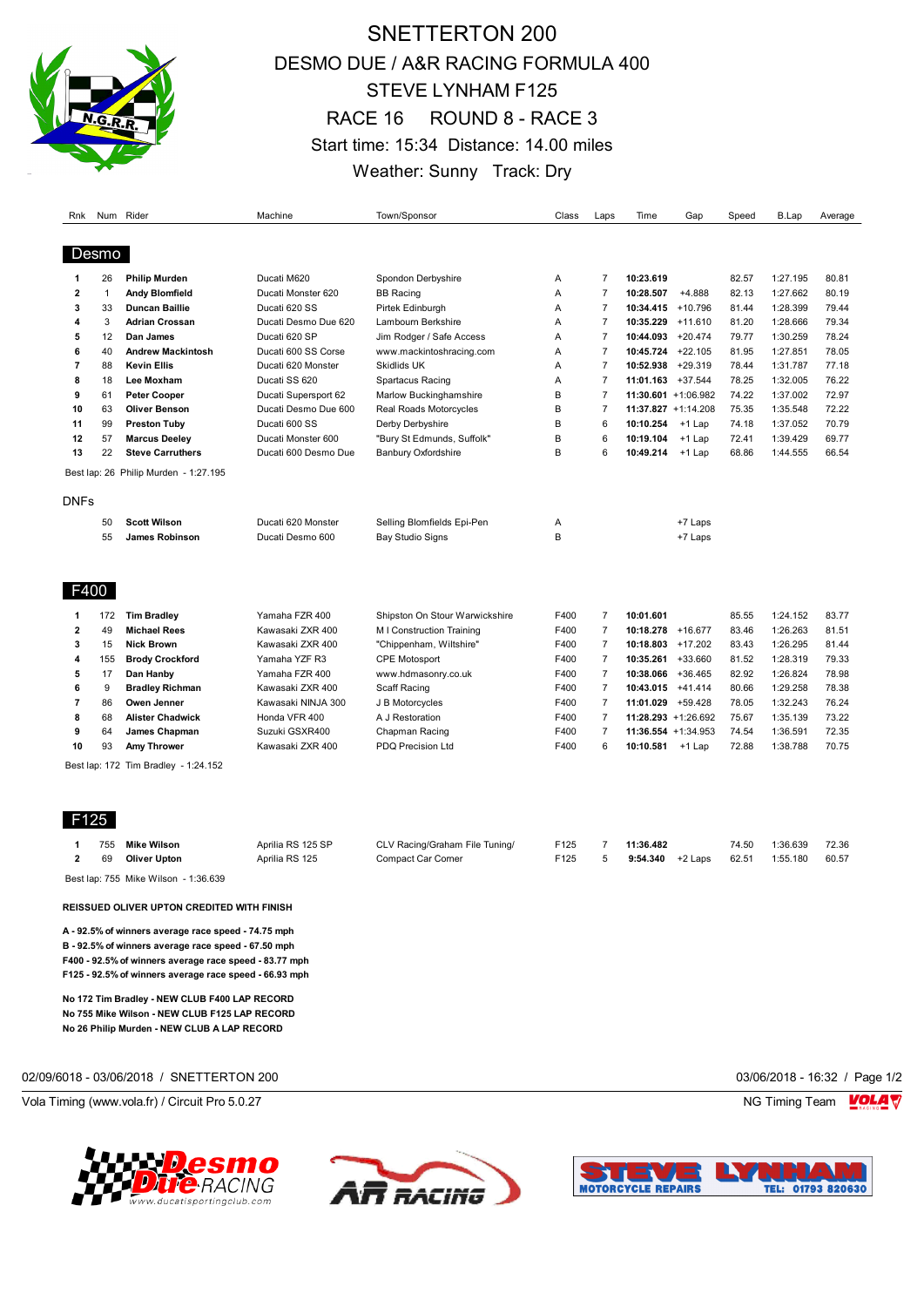SNETTERTON 200 DESMO DUE / A&R RACING FORMULA 400 STEVE LYNHAM F125 RACE 16 ROUND 8 - RACE 3 Start time: 15:34 Distance: 14.00 miles Weather: Sunny Track: Dry

**No 63 Oliver Benson - NEW CLUB B LAP RECORD**

03/06/2018 - 16:32 / Page 2/2<br>NG Timing Team  $\frac{\text{VOLA}}{\text{V}}$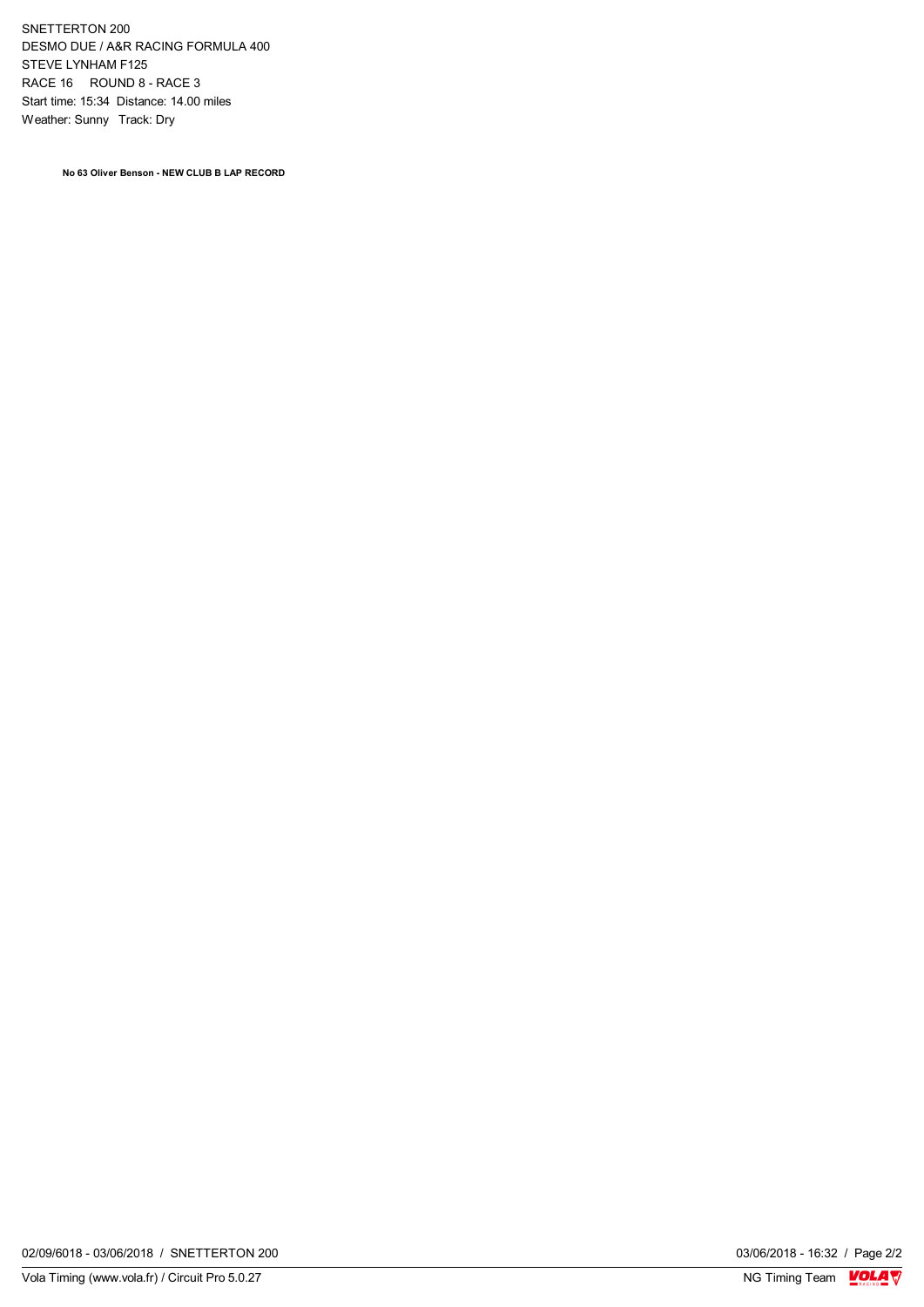

Adrian Crossan

**START** 

 **1:30.250 1:30.030 1:29.401 1:28.666** 1:28.823 1:28.976

Alister Chadwick

START

 **1:39.334 1:38.143 1:36.367 1:35.350** 1:36.470 **1:35.139**

Amy Thrower

START **START** 

Andrew Mackintosh

START **START** 

 **1:31.348 1:31.093**

 **1:40.271** 1:40.715 **1:38.788** 1:39.230 1:40.280

# SNETTERTON 200 DESMO DUE / A&R RACING FORMULA 400 STEVE LYNHAM F125 RACE 16 ROUND 8 - RACE 3 LAP TIMES

| Lap              | Time                   | Lap            | Time           |
|------------------|------------------------|----------------|----------------|
| 4                | 1:27.851               |                |                |
| 5                | 1:30.099               |                | Dan Hanby      |
| 6                | 1:31.314               |                |                |
| $\overline{7}$   | 1:31.790               |                | <b>START</b>   |
|                  |                        | 1              |                |
|                  |                        | $\overline{2}$ | 1:30.893       |
|                  |                        | 3              | 1:30.686       |
|                  | <b>Andy Blomfield</b>  | 4              | 1:27.833       |
|                  |                        | 5              | 1:30.223       |
|                  | <b>START</b>           | 6              | 1:29.604       |
| 1                |                        | 7              | 1:26.824       |
| $\overline{2}$   | 1:28.749               |                |                |
| 3                | 1:28.075               |                |                |
| 4                | 1:27.935               |                |                |
| 5                | 1:27.662               |                | Dan James      |
| 6                | 1:28.121               |                |                |
| $\overline{7}$   | 1:29.070               |                | <b>START</b>   |
|                  |                        | 1              |                |
|                  |                        | 2              | 1:31.001       |
|                  |                        | 3              | 1:30.259       |
|                  | <b>Bradley Richman</b> | 4              | 1:30.399       |
|                  |                        | 5              | 1:31.212       |
|                  | <b>START</b>           | 6              | 1:31.055       |
| 1                |                        | $\overline{7}$ | 1:31.317       |
| $\overline{2}$   | 1:29.830               |                |                |
| 3                | 1:29.857               |                |                |
| 4                | 1:29.258               |                | Duncan Baillie |
| 5                | 1:30.683               |                |                |
| 6                | 1:29.681               |                |                |
|                  |                        |                | <b>START</b>   |
| $\overline{7}$   | 1:31.754               |                |                |
|                  |                        | 1              |                |
|                  |                        | 2              | 1:29.721       |
|                  |                        | 3              | 1:29.640       |
|                  | <b>Brody Crockford</b> | 4              | 1:28.420       |
|                  |                        | 5              | 1:29.208       |
|                  | <b>START</b>           | 6              | 1:28.399       |
| 1                |                        | 7              | 1:28.422       |
| $\boldsymbol{2}$ | 1:30.686               |                |                |
| 3                | 1:29.596               |                |                |
| 4                | 1:28.878               |                |                |
| 5                | 1:28.319               |                | James Chapman  |
| 6                | 1:28.603               |                |                |
| 7                | 1:28.874               |                | <b>START</b>   |
|                  |                        | 1<br>2         | 1:39.745       |

02/09/6018 - 03/06/2018 / SNETTERTON 200 03/06/2018 - 15:47 / Page 1/3

Vola Timing (www.vola.fr) / Circuit Pro 5.0.27 NG Timing Team Notice of the Unit of the Unit of the Unit of the Unit of the Unit of the Unit of the Unit of the Unit of the Unit of the Unit of the Unit of the Unit of the U





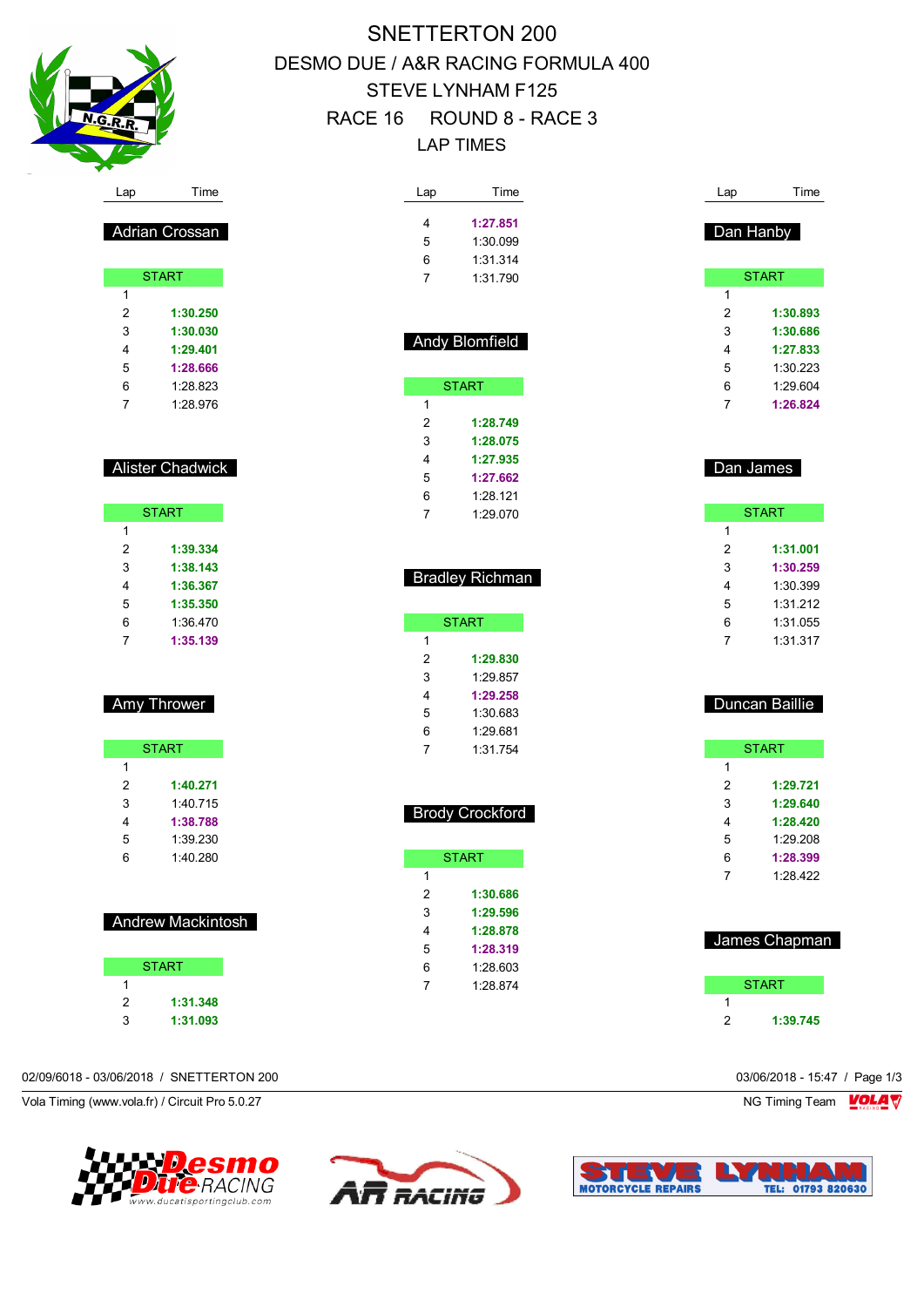SNETTERTON 200 DESMO DUE / A&R RACING FORMULA 400 STEVE LYNHAM F125 RACE 16 ROUND 8 - RACE 3 LAP TIMES

| Lap | Time     |
|-----|----------|
| 3   | 1:38.633 |
| 4   | 1:38.441 |
| 5   | 1:37.282 |
| 6   | 1:36.591 |
| 7   | 1:37.259 |
|     |          |

### James Robinson

| START |  |
|-------|--|
|       |  |

### Kevin Ellis

|   | <b>START</b> |
|---|--------------|
| 1 |              |
| 2 | 1:31.874     |
| 3 | 1:31.924     |
| 4 | 1:32.383     |
| 5 | 1:33.302     |
| 6 | 1:31.874     |
|   | 1:31.787     |

### Lee Moxham

| <b>START</b> |          |
|--------------|----------|
| 1            |          |
| 2            | 1:32.450 |
| 3            | 1:34 136 |
| 4            | 1:32.005 |
| 5            | 1:33.032 |
| 6            | 1:32.678 |
|              | 1:33.333 |

### Marcus Deeley

|                     | <b>START</b> |
|---------------------|--------------|
| 1                   |              |
| 2                   | 1:42.708     |
| 3                   | 1:41.496     |
| 4                   | 1:40.745     |
| 5                   | 1:40.334     |
| 6                   | 1:39.429     |
|                     |              |
| <b>Michael Rees</b> |              |



| Lap | Time     |
|-----|----------|
| 3   | 1:27.256 |
|     |          |
| 4   | 1:27.007 |
| 5   | 1:27.053 |
| 6   | 1:26.348 |
|     | 1:26.263 |

### Mike Wilson

|   | START    |
|---|----------|
| 1 |          |
| 2 | 1:38.057 |
| 3 | 1:38 838 |
| 4 | 1:37.533 |
| 5 | 1:36.639 |
| 6 | 1:37.514 |
|   | 1:37.308 |

#### Nick Brown

|   | START    |
|---|----------|
| 1 |          |
| 2 | 1:27.468 |
| 3 | 1.27 585 |
| 4 | 1:26.983 |
| 5 | 1:28.007 |
| 6 | 1:26.295 |
| 7 | 1:26.303 |

### Oliver Benson

|   | <b>START</b> |
|---|--------------|
| 1 |              |
| 2 | 1:39.993     |
| 3 | 1:39.448     |
| 4 | 1:37.033     |
| 5 | 1:35.548     |
| 6 | 1:36.928     |
| 7 | 1:36 771     |

| Oliver Upton |  |
|--------------|--|
|              |  |
| <b>START</b> |  |
|              |  |

| 2 | 1:59.294 |
|---|----------|
| 3 | 1:55.592 |
| 4 | 1:56.311 |
| 5 | 1:55.180 |

| Lap | Time         |
|-----|--------------|
|     | Owen Jenner  |
|     | <b>START</b> |
| 1   |              |
| 2   | 1:33.876     |
| 3   | 1:34 376     |
| 4   | 1:32.599     |
| 5   | 1:33 195     |
| 6   | 1:32.243     |
| 7   | 1:32.730     |
|     |              |
|     |              |
|     | Peter Cooper |

| <b>START</b> |          |  |
|--------------|----------|--|
| 1            |          |  |
| 2            | 1:37.543 |  |
| 3            | 1:37.002 |  |
| 4            | 1:37005  |  |
| 5            | 1:37 083 |  |
| 6            | 1:38.015 |  |
| 7            | 1:37 574 |  |

### Philip Murden START **1:27.780 1:27.732 1:27.195** 1:27.256 1:27.301 1:27.835

|   | <b>Preston Tuby</b> |
|---|---------------------|
|   | START               |
| 1 |                     |
| 2 | 1:40.206            |
| 3 | 1:39.554            |
| 4 | 1:37.391            |
| 5 | 1:37.052            |
| 6 | 1:44.152            |

| <b>Scott Wilson</b> |
|---------------------|
| <b>START</b>        |

02/09/6018 - 03/06/2018 / SNETTERTON 200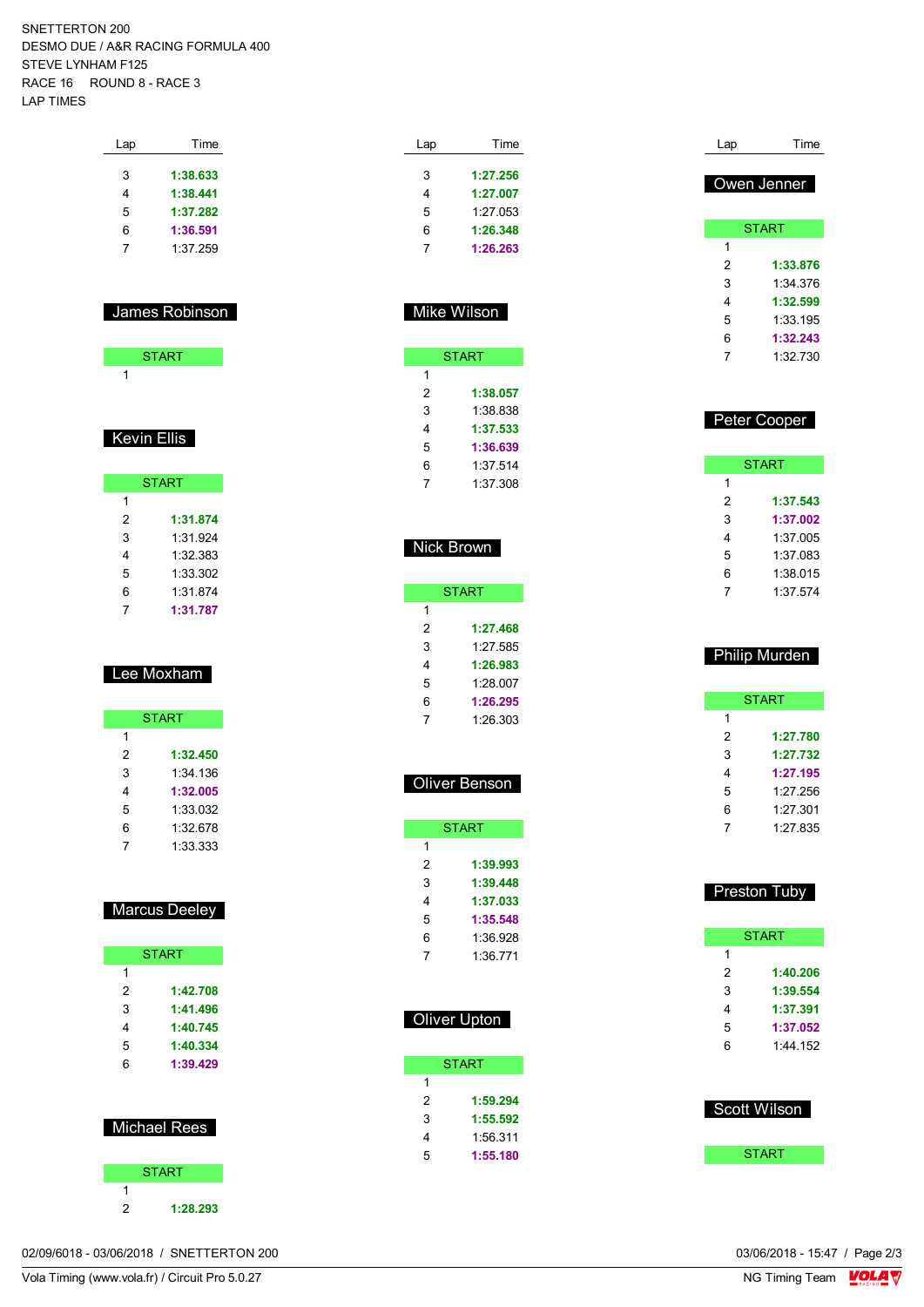SNETTERTON 200 DESMO DUE / A&R RACING FORMULA 400 STEVE LYNHAM F125 RACE 16 ROUND 8 - RACE 3 LAP TIMES

| Lap | Time                    |
|-----|-------------------------|
|     | <b>Steve Carruthers</b> |
|     |                         |
|     | <b>START</b>            |
| 1   |                         |
| 2   | 1:47.922                |
| 3   | 1:47.056                |
|     | 1:45.849                |

## Tim Bradley

5 1:46.044 6 **1:44.555**

| <b>START</b> |          |  |  |  |  |  |  |  |  |  |
|--------------|----------|--|--|--|--|--|--|--|--|--|
| 1            |          |  |  |  |  |  |  |  |  |  |
| 2            | 1:24.152 |  |  |  |  |  |  |  |  |  |
| 3            | 1.24 830 |  |  |  |  |  |  |  |  |  |
| 4            | 1:24.385 |  |  |  |  |  |  |  |  |  |
| 5            | 1:25.761 |  |  |  |  |  |  |  |  |  |
| 6            | 1:25.026 |  |  |  |  |  |  |  |  |  |
|              | 1:26.281 |  |  |  |  |  |  |  |  |  |

02/09/6018 - 03/06/2018 / SNETTERTON 200